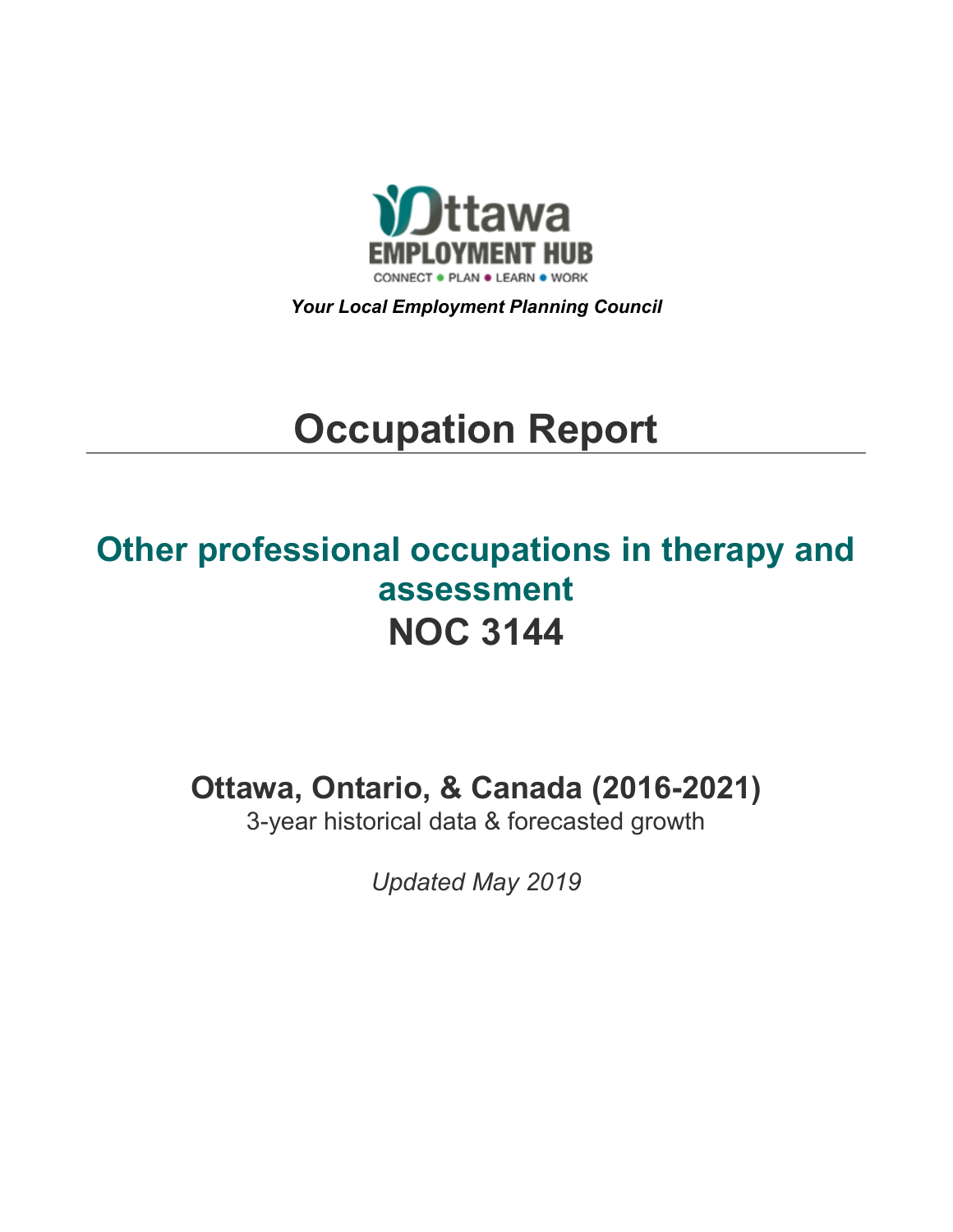

| Other professional occupations in therapy and assessment | <b>Ottawa Outlook</b> |  |  |
|----------------------------------------------------------|-----------------------|--|--|
|                                                          |                       |  |  |

NOC **3144** Limited **Fair Fair** Good **X X** 

*Based on past and forecasted growth.*

# **A Local Snapshot**

- Employment in this occupation **decreased in Ottawa from 2016 to 2018** (**1.0%**); it is forecast to **increase 4.7%** over the next three years.
- **4.4%** were **unemployed in Ottawa in 2016; 65 (16.0%)** of those in this occupation were **self-employed**.
- **Median hourly wage** for this occupation was **\$23.58**.
- **32.2%** of the 2018 jobs were in the **Offices of other health practitioners** industry sector.
- Ottawa has a **slightly higher share of this occupation** than the nation.
- **Provincially**, this occupation showed a decrease from 2016 to 2018 (**7.6%**); it is expected to increase **1.2%** over the next three years.

#### **Overview**

| <b>Ottawa Jobs (2018)</b>          | <b>406</b> (16% self-employed = 65) |                      |      |
|------------------------------------|-------------------------------------|----------------------|------|
| 2016 Ottawa Unemployment Rate      | $4.4\%$                             | Ontario              | 2.9% |
| Location Quotient to Nation (2018) | 1.27                                |                      |      |
| Change in Jobs (2016 - 2018)       | $-1.0%$                             | $(2018 - 2021)$ 4.7% |      |

*NOTE: Location quotient (LQ) is a way of quantifying how concentrated a particular occupation is in a region compared to the nation or province. A quotient of 1.00 means Ottawa has the same share of the occupation as the nation/province. A quotient higher than 1.00 means Ottawa has a greater share, and lower than 1.00 means Ottawa's share is lower than the average.*

## **OTTAWA | Percentile Earnings** *(not including self-employed)*



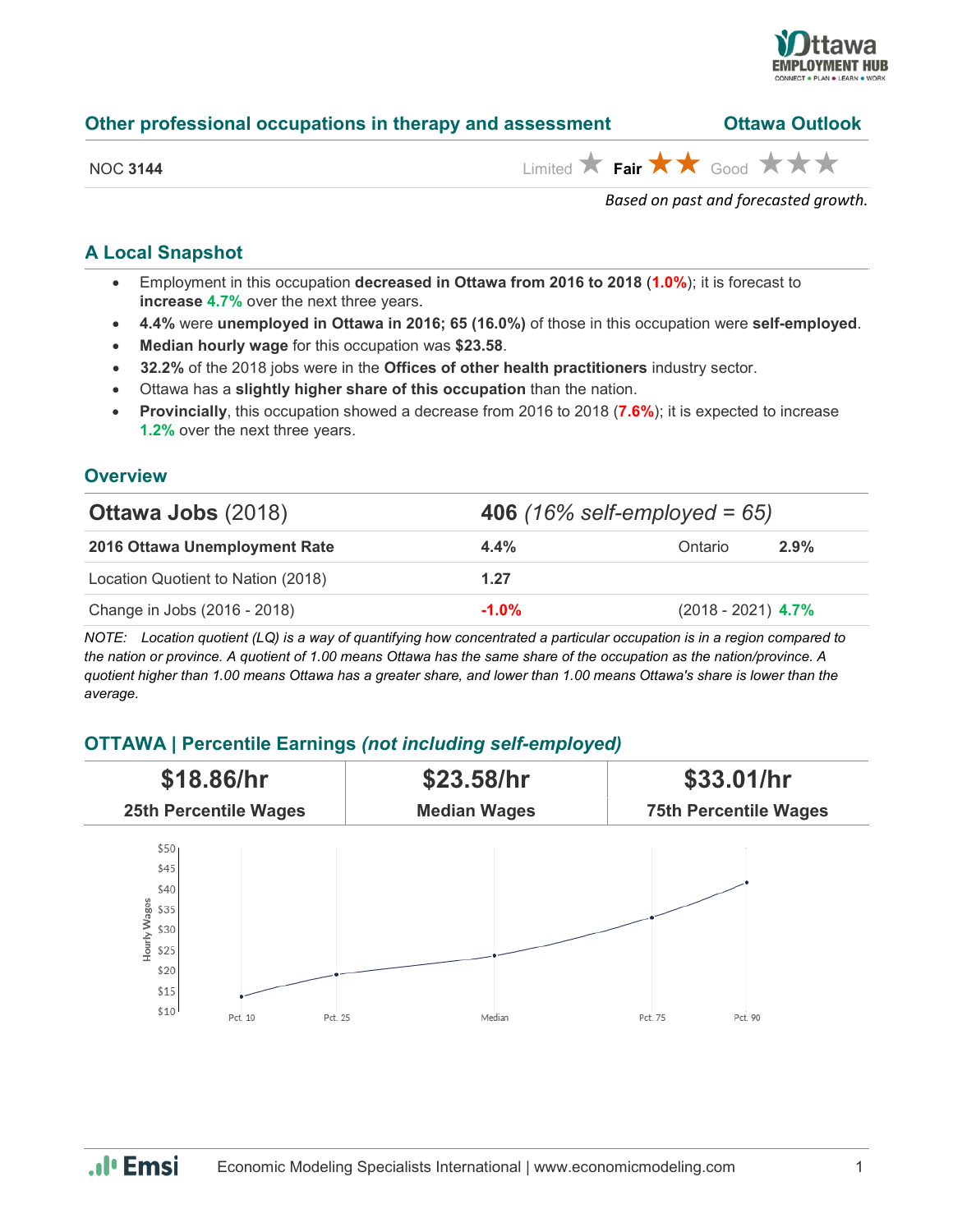

## **Ottawa | Growth**

| 410              | 425              |                    | 3.7%                 |
|------------------|------------------|--------------------|----------------------|
| <b>2016 Jobs</b> | <b>2021 Jobs</b> | Change (2016-2021) | % Change (2016-2021) |

# **Regional Trends**



|           | <b>Region</b> |               | <b>2016 Jobs</b> | <b>2021 Jobs</b> | Change | % Change |
|-----------|---------------|---------------|------------------|------------------|--------|----------|
| - 1       | Ottawa        |               | 410              | 425              | 15     | 3.7%     |
| u.        | Ontario       |               | 3,778            | 3,531            | $-247$ | $-6.5%$  |
|           | Canada        |               | 9,381            | 10,582           | 1,201  | 12.8%    |
|           |               | <b>Ottawa</b> |                  | <b>Ontario</b>   |        | Canada   |
| 2016 Jobs |               | 410           |                  | 3,778            |        | 9,381    |
| 2017 Jobs |               | 407           |                  | 3,741            |        | 9,744    |
| 2018 Jobs |               | 406           |                  | 3,490            |        | 9,945    |
| 2019 Jobs |               | 413           |                  | 3,498            |        | 10,170   |
| 2020 Jobs |               | 419           |                  | 3,513            |        | 10,385   |
| 2021 Jobs |               | 425           |                  | 3,531            |        | 10,582   |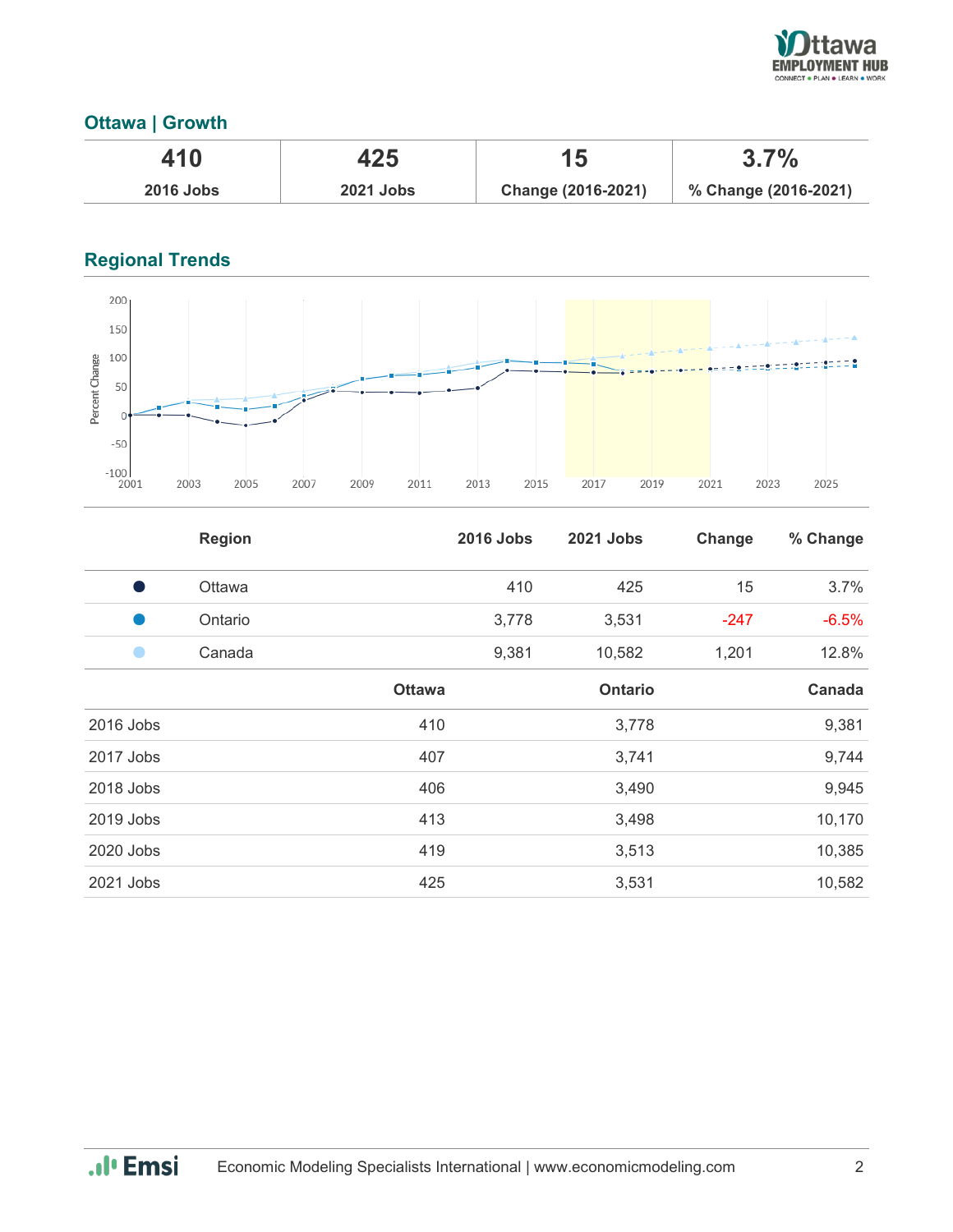

#### **Ottawa | Industries Employing this Occupation**

| <b>Industry</b>                           | <b>Occupation</b><br>Jobs in<br><b>Industry</b><br>(2018) | $%$ of<br><b>Occupation</b><br>in Industry<br>(2018) | % of Total<br>Jobs in<br><b>Industry</b><br>(2018) |
|-------------------------------------------|-----------------------------------------------------------|------------------------------------------------------|----------------------------------------------------|
| Offices of other health practitioners     | 131                                                       | $32.2\%$                                             | 2.4%                                               |
| General medical and surgical hospitals    | 41                                                        | $10.1\%$                                             | 0.3%                                               |
| Nursing care facilities                   | 32                                                        | 8.0%                                                 | 0.6%                                               |
| Other amusement and recreation industries | 31                                                        | 7.6%                                                 | 0.5%                                               |
| Community care facilities for the elderly | 17                                                        | 4.1%                                                 | 0.6%                                               |

*NOTE: Inverse staffing patterns provides a table of percentages that shows how regional occupations are divided up among regional industries. For example, an inverse staffing pattern for registered nurses may show that 70% of RNs are employed by hospitals, 10% by local government (i.e., public schools), 10% by nursing homes, and 10% by offices of physicians.*

#### **Educational programs and completions in Ottawa** *(public institutions only***)**

| 3<br>Programs (2016) |                                                                     | 486                       |                           |
|----------------------|---------------------------------------------------------------------|---------------------------|---------------------------|
|                      |                                                                     | <b>Completions (2016)</b> |                           |
| <b>CIP Code</b>      | Program                                                             |                           | <b>Completions (2016)</b> |
| 51.00                | Health services/allied health/health sciences,<br>general           |                           | 252                       |
| 51.09                | Allied health diagnostic, intervention and<br>treatment professions |                           | 167                       |
| 51.23                | Rehabilitation and therapeutic professions                          |                           | 67                        |

*NOTE: EMSI Analyst uses Statistics Canada's PSIS data to compile completions for postsecondary programs offered in Canada, classified by the 2016 CIP codes. 2016 data includes those who graduated in spring 2017.*



#### **Job Postings by Month**

.**.**I<sub>I</sub> Emsi

*NOTE: Based on newly published job postings first found between January 01, 2018 and December 31, 2018 AND location is Ottawa Census Sub-division, Vicinity Jobs.*